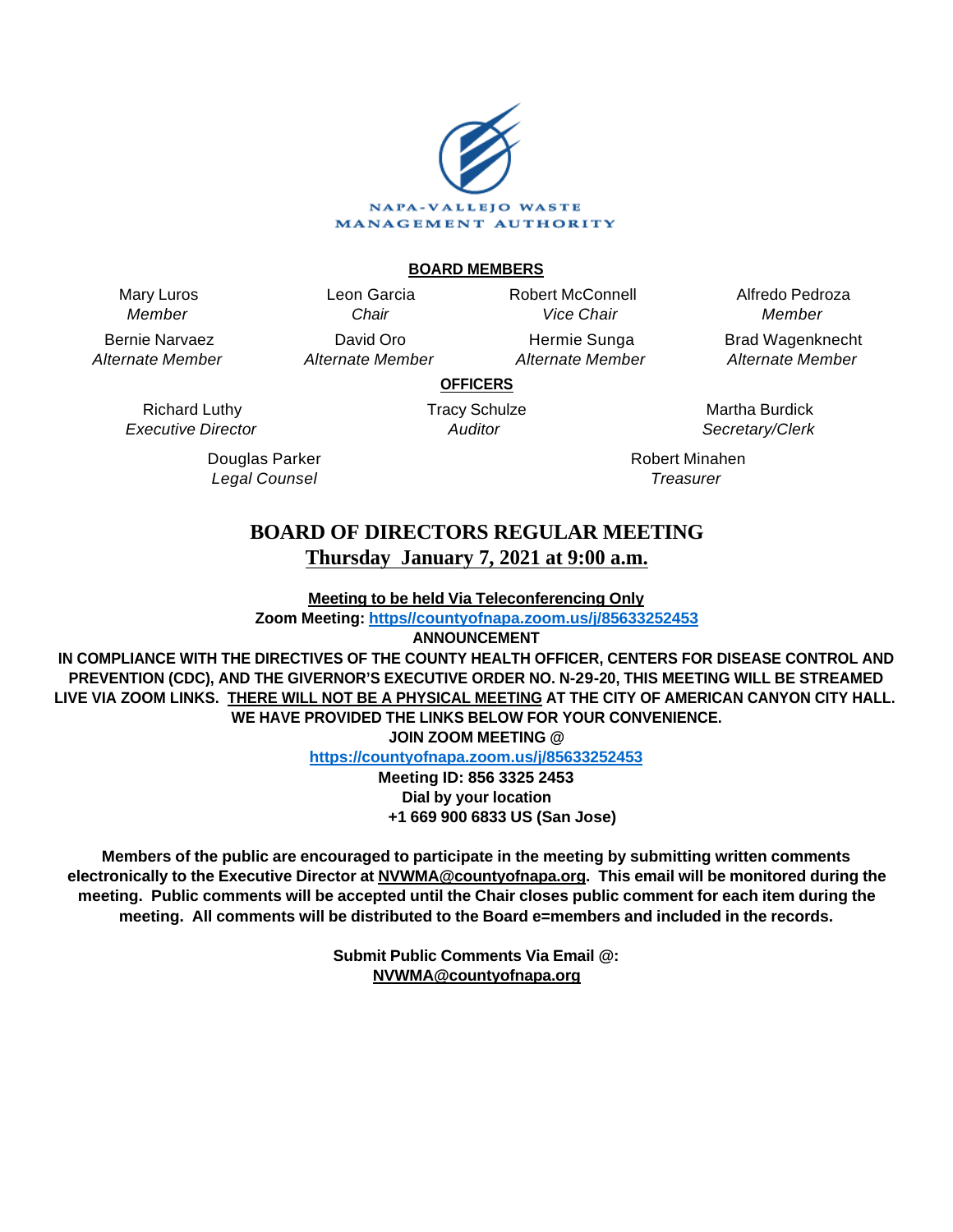#### **GENERAL INFORMATION**

The Napa-Vallejo Waste Management Authority meets the 1st Thursday of each month at 9:00 A.M. at 4381 Broadway Street, Suite 201, American Canyon, California 94503. The meeting room is wheelchair accessible. Requests for disability related modifications or accommodations, aids or services may be made no less than 72 hours prior to the meeting date by contacting 707 253-4471.

The Agenda is divided into two sections:

**CONSENT ITEMS:** These matters typically include routine financial or administrative actions, as well as final adoption of ordinances that cannot be both introduced and adopted at the same meeting. Any item on the CONSENT CALENDAR will be discussed separately at the request of any person. CONSENT CALENDAR items are usually approved with a single motion.

**ADMINISTRATIVE ITEMS:** These items include significant policy and administrative actions, and are classified by program areas. Immediately after approval of the CONSENT CALENDAR, ADMINISTRATIVE ITEMS will be considered.

All materials relating to an agenda item for an open session of a regular meeting of the Napa-Vallejo Waste Management Authority which are provided to a majority or all of the members of the Board by Board members, staff or the public within 72 hours of, but prior to the meeting, will be available for public inspection, at the time of such distribution, in the office of Auditor Controller, 1195 Third Street, Suite B-10, Napa CA 94559, Monday through Friday between the hours of 8:00 a.m. and 5:00 p.m., except for County holidays. Materials distributed to a majority or all of the members of the Board at the meeting will be available for public inspection at the public meeting if prepared by the members of the Board or Napa Vallejo Waste Management staff, and after the public meeting if prepared by some other person. Availability of materials related to agenda items for public inspection does not include materials which are exempt from public disclosure under Government Code sections 6253.5, 6254, 6254.3, 6254.7, 6254.15, 6254.16, or 6254.22.

**ANY MEMBER OF THE AUDIENCE DESIRING TO ADDRESS THE BOARD ON A MATTER ON THE AGENDA**, please proceed to the rostrum and, after receiving recognition from the Chair, give your name and your comments or questions. In order that all interested parties have an opportunity to speak, please be brief and limit your comments to the specific subject under discussion. Time limitations shall be at the discretion of the Chair or Board.

#### **AGENDA AVAILABLE ONLINE AT** www.countyofnapa.org

- **1. CALL TO ORDER**
- **2. ROLL CALL**
- **3. PLEDGE OF ALLEGIANCE**
- **4. PUBLIC COMMENT**

In this time period, anyone who wishes to speak to the Authority Board of Directors regarding any subject over which the Board has jurisdiction, that is not on the agenda, or to request consideration to place an item on a future Board agenda, may do so at this time. Individuals will be limited to a three minute presentation. The Board of Directors will take no action as a result of any item presented at this time.

#### **5. PRESENTATIONS AND COMMENDATIONS**

## **A. CY 2021 ELECTION OF CHAIR/VICE CHAIR** REQUESTED ACTION: Accept nominations and elect officers for Chair and Vice-Chair for Calendar Year 2021.

#### **6. APPROVAL OF MINUTES**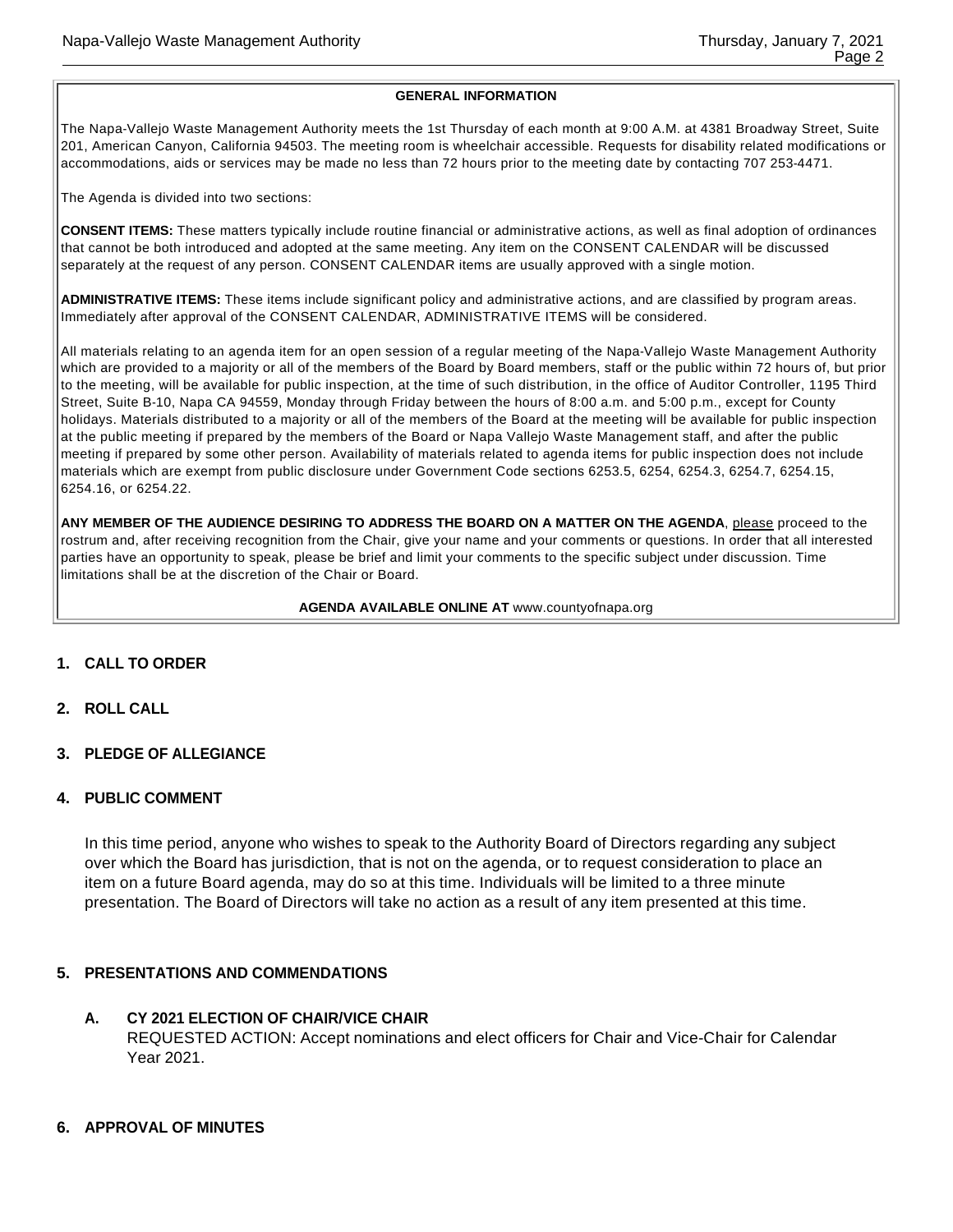# **A. APPROVAL OF MINUTES**

REQUESTED ACTION: Approval of Board Minutes for the November 5, 2020 Regular Meeting.

# **7. CONSENT ITEMS**

# **A. CY 2021 MEETING CALENDAR**

REQUESTED ACTION: Acceptance of the 2021 NVWMA Board meeting calendar.

# **B. NOTICE OF COMPLETION**

REQUESTED ACTION: Authorization for the Executive Director, on behalf of the Board of Directors, to accept the work as completed and to sign and file a Notice of Completion with the Napa County Clerk/Recorder for the Devlin Road Transfer Station Outbound Scale Addition - Project 20820, for the Contractor Murray Construction.

## **C. NAPA-VALLEJO WASTE MANAGEMENT QUARTERLY INTERNAL AUDIT**

REQUESTED ACTION: Executive Director requests acceptance of Napa-Vallejo Waste Management Authority - Internal Audit Report for the quarter ended September 30, 2020.

## **D. FINANCIAL REPORT**

REQUESTED ACTION: Staff requests acceptance of the Authority's FY2020 Year End financial report.

# **E. ANNUAL FINANCIAL AUDIT**

REQUESTED ACTION: Accept the Authority's annual audited financial report from Brown Armstrong Accountancy Corporation for the fiscal year ended June 30, 2020.

#### **8. ADMINISTRATIVE ITEMS**

**A. EXECUTIVE DIRECTOR'S REPORT** DISCUSSION ITEM: Executive Director to report on Authority related activities.

#### **9. FACILITIES BUSINESS ITEMS**

#### **10. OTHER BUSINESS ITEMS**

# **A. REPORTS FROM JURISDICTIONS**

DISCUSSION ITEM: Reports of current information relevant to the Authority by the member jurisdictions:

- i. Vallejo: Robert McConnell
- ii. Napa City: Mary Luros